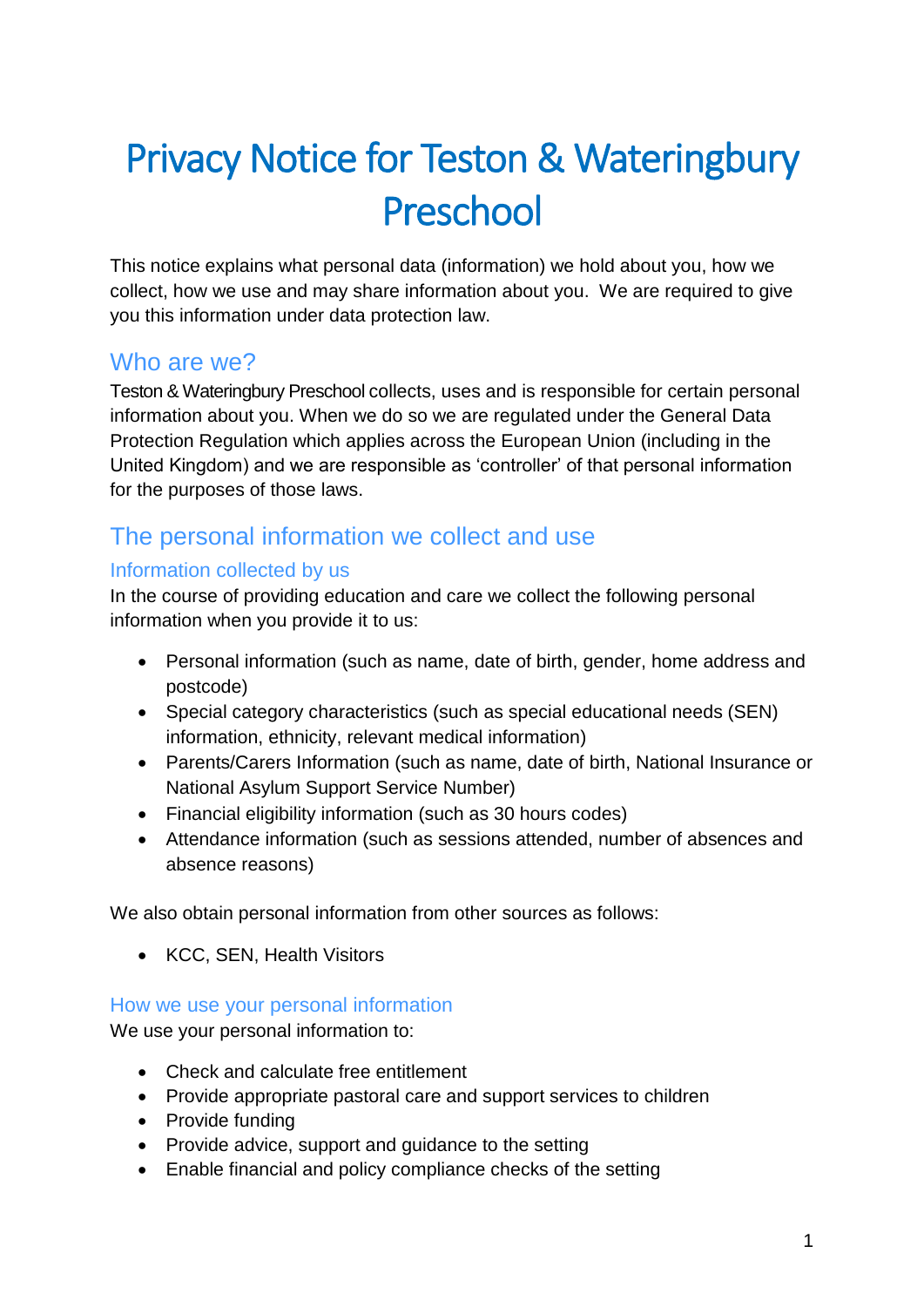- Assess and improve the quality of our services
- Comply with the law regarding data sharing
- Safeguard children

#### How long your personal data will be kept

We will hold financial information securely and retain it for 7 years, after which the information is archived or securely destroyed.

We will hold your personal information securely and retain it from the child /young person's date of birth until they reach the age of 25, after which the information is archived or securely destroyed.

#### Reasons we can collect and use your personal information

We collect and use personal information to comply with our legal obligations under section 537A of the Education Act 1996, section 83 of the Children Act 1989, and to carry out tasks in the public interest. If we need to collect special category (sensitive) personal information, we rely upon reasons of substantial public interest (equality of opportunity or treatment).

#### Who we share your personal information with

- Department for Education (DfE) (statutory for early years funding and policy monitoring)
- Kent County Council Management Information & Finance (to provide funding)
- Other local authorities, or other early years settings, to resolve duplicate claims and funding queries
- Kent County Council teams working to improve outcomes for children and young people
- Commissioned providers of local authority services (such as education services)
- Local multi-agency forums which provide SEND advice, support and guidance (such as EY Local Inclusion Forum Team (EY LIFT))
- Schools that you attend after leaving us
- Partner organisations signed up to the Kent & Medway Information Sharing Agreement, where necessary, which may include Police, school nurses, doctors and mental health workers and Kent Community Health NHS Foundation Trust
- Contracted providers of services (such as external photographers and 2Simple) where consent has been given

We will share personal information with law enforcement or other authorities if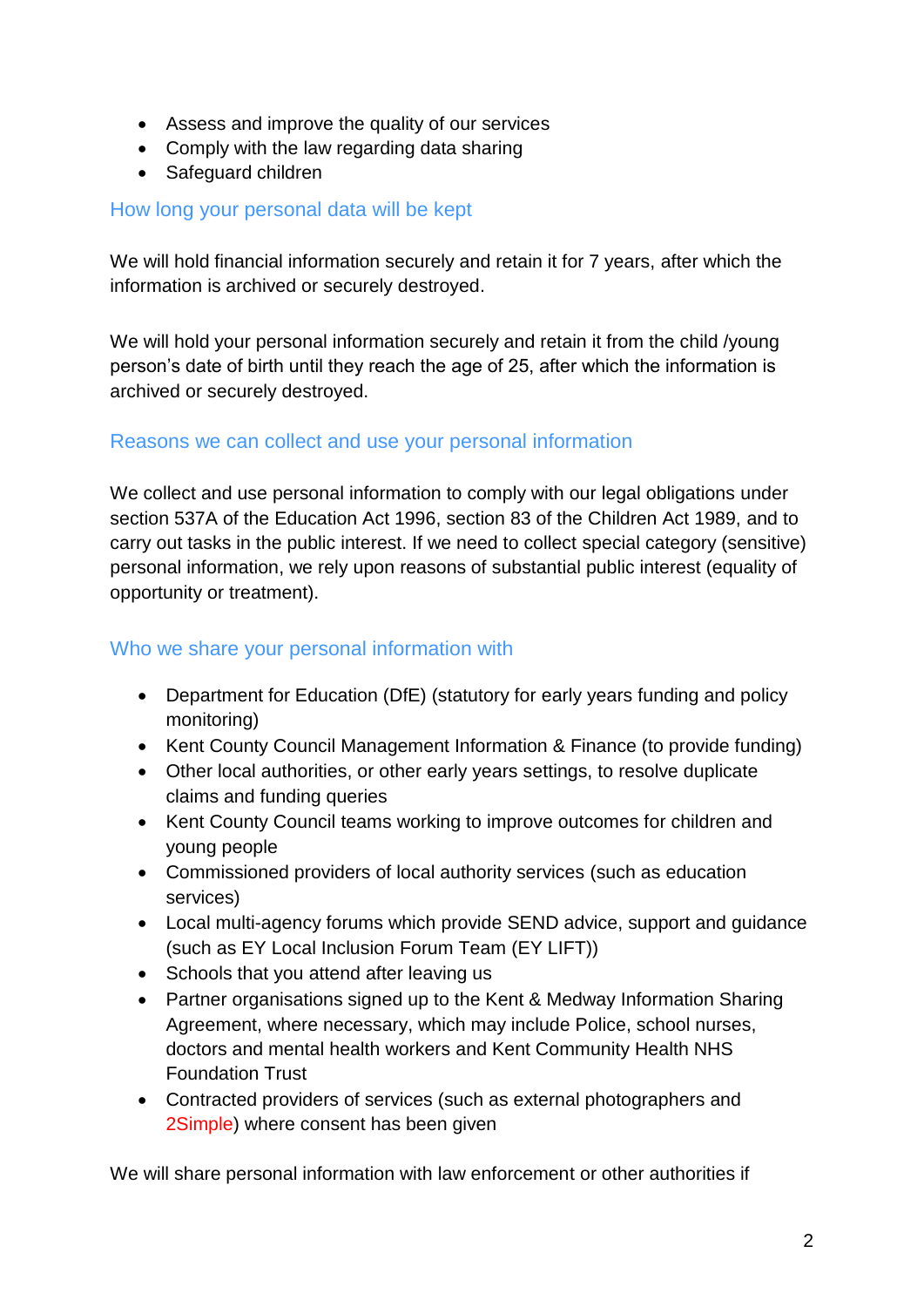required by applicable law.

#### **The National Pupil Database (NPD)**

We are required by law, to provide information about our pupils to the DfE as part of statutory data collections such as the school census and early years' census. Some of this information is then stored in the NPD. The law that allows this is the Education (Information About Individual Pupils) (England) Regulations 2013.

The NPD is owned and managed by the DfE and contains information about pupils in schools in England. It provides invaluable evidence on educational performance to inform independent research, as well as studies commissioned by the DfE. It is held in electronic format for statistical purposes. This information is securely collected from a range of sources including schools, local authorities and awarding bodies.

The DfE may share information about our pupils from the NPD with third parties who promote the education or well-being of children in England by:

- conducting research or analysis
- producing statistics
- providing information, advice or guidance

The DfE has robust processes in place to ensure the confidentiality of our data is maintained and there are stringent controls in place regarding access and use of the data. Decisions on whether DfE releases data to third parties are subject to a strict approval process and based on a detailed assessment of:

- who is requesting the data
- the purpose for which it is required
- the level and sensitivity of data requested: and
- the arrangements in place to store and handle the data

To be granted access to pupil information, organisations must comply with strict terms and conditions covering the confidentiality and handling of the data, security arrangements and retention and use of the data.

## Your Rights

Under the GDPR you have rights which you can exercise free of charge which allow you to:

- Know what we are doing with your information and why we are doing it
- Ask to see what information we hold about you (Subject Access Request)
- Ask us to correct any mistakes in the information we hold about you
- Object to direct marketing
- Make a complaint to the Information Commissioners Office
- Withdraw consent (if applicable)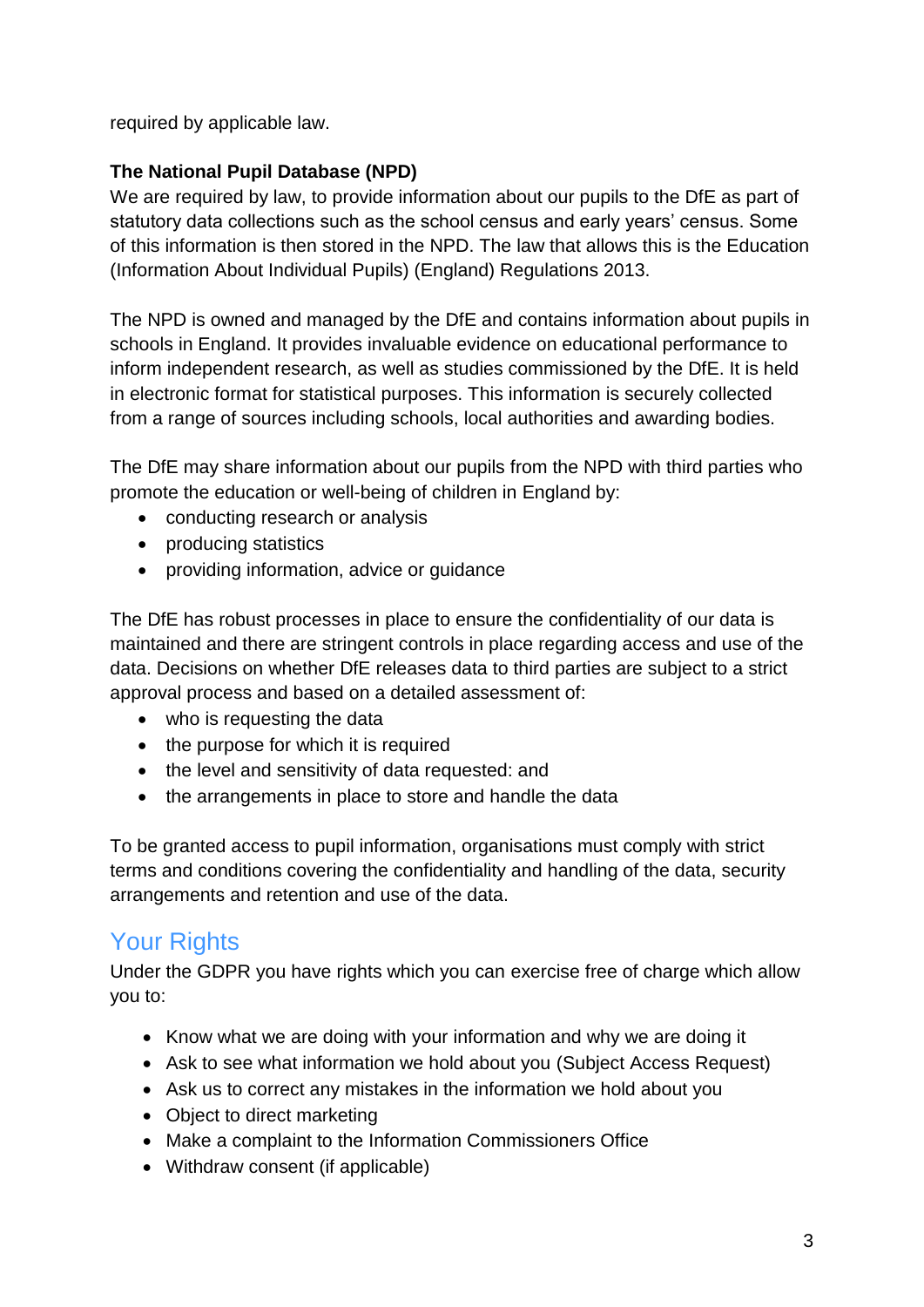Depending on our reason for using your information you may also be entitled to:

- Ask us to delete information we hold about you
- Have your information transferred electronically to yourself or to another organisation
- Object to decisions being made that significantly affect you
- Object to how we are using your information
- Stop us using your information in certain ways

We will always seek to comply with your request however we may be required to hold or use your information to comply with legal duties. Please note: your request may delay or prevent us delivering a service to you.

For further information about your rights, including the circumstances in which they apply, see the guidance from the UK Information Commissioners Office (ICO) on individuals' rights under the General Data Protection Regulation.

If you would like to exercise a right, please contact Caroline Smedley. Email address [testonpreschoolfinance@gmail.com](mailto:testonpreschoolfinance@gmail.com)

### Keeping your personal information secure

We have appropriate security measures in place to prevent personal information from being accidentally lost, or used or accessed in an unauthorised way. We limit access to your personal information to those who have a genuine business need to know it. Those processing your information will do so only in an authorised manner and are subject to a duty of confidentiality.

We also have procedures in place to deal with any suspected data security breach. We will notify you and any applicable regulator of a suspected data security breach where we are legally required to do so.

## Who to Contact and Where to go for Further Information

Please contact Caroline Smedley, [testonpreschoolfinance@gmail.com](mailto:testonpreschoolfinance@gmail.com) to exercise any of your rights, or if you have a complaint about why your information has been collected, how it has been used or how long we have kept it for.

If you would like to get a copy of the information about you that KCC shares with the DfE or how they use your information, please contact the Information Resilience and Transparency Team at [data.protection@kent.gov.uk.](mailto:data.protection@kent.gov.uk)

For more information about services for young children, please go to: <http://www.kent.gov.uk/education-and-children/childcare-and-pre-school> or the KCC website at [www.kent.gov.uk](http://www.kent.gov.uk/)

The General Data Protection Regulation also gives you right to lodge a complaint